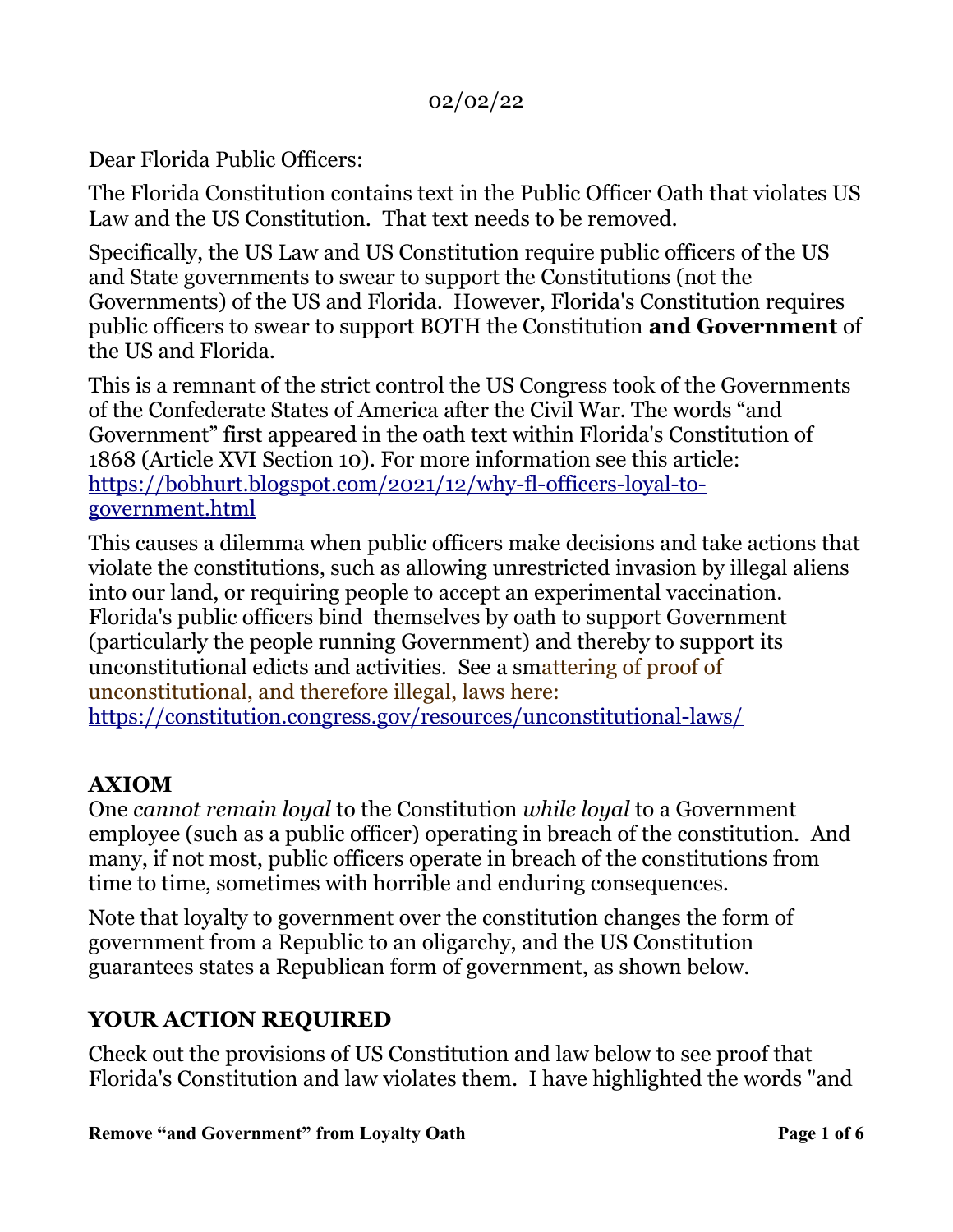Government" in the offending text. In particular, remove those words from FL Statute 350.05, the Florida public officer oath form, and the Florida Constitution Article II Section 5b. Note also that some Florida oath laws comport with the US Constitution and law, while others do not.

If it bothers you that one cannot remain loyal to the constitution while loyal to Government (such as a public officer in breach of the Constitution), get the words "and Government" stricken from the Florida Constitution's public officer oath, for they violate both US law and the US Constitution, as shown below.

Sincerely,

Bob Hurt (see full address below)

#### **US Constitution**

Article IV, Section 4

The United States shall **guarantee to every State in this Union a Republican Form of Government**, and shall protect each of them against Invasion; and on Application of the Legislature, or of the Executive (when the Legislature cannot be convened) against domestic Violence.

Article VI, clause 3

The Senators and Representatives before mentioned, and the **Members of the several State Legislatures, and all executive and judicial Officers, both of the United States and of the several States, shall be bound by Oath or Affirmation, to support this Constitution**; but no religious Test shall ever be required as a Qualification to any Office or public Trust under the United States.

#### **United States Code**

4 USC § 101. Oath by members of legislatures and officers

Every member of a State legislature, and every executive and judicial officer of a State, shall, before he proceeds to execute the duties of his office, **take an oath in the following form**, to wit: "I, A B, do solemnly swear that **I will support the Constitution of the United States**."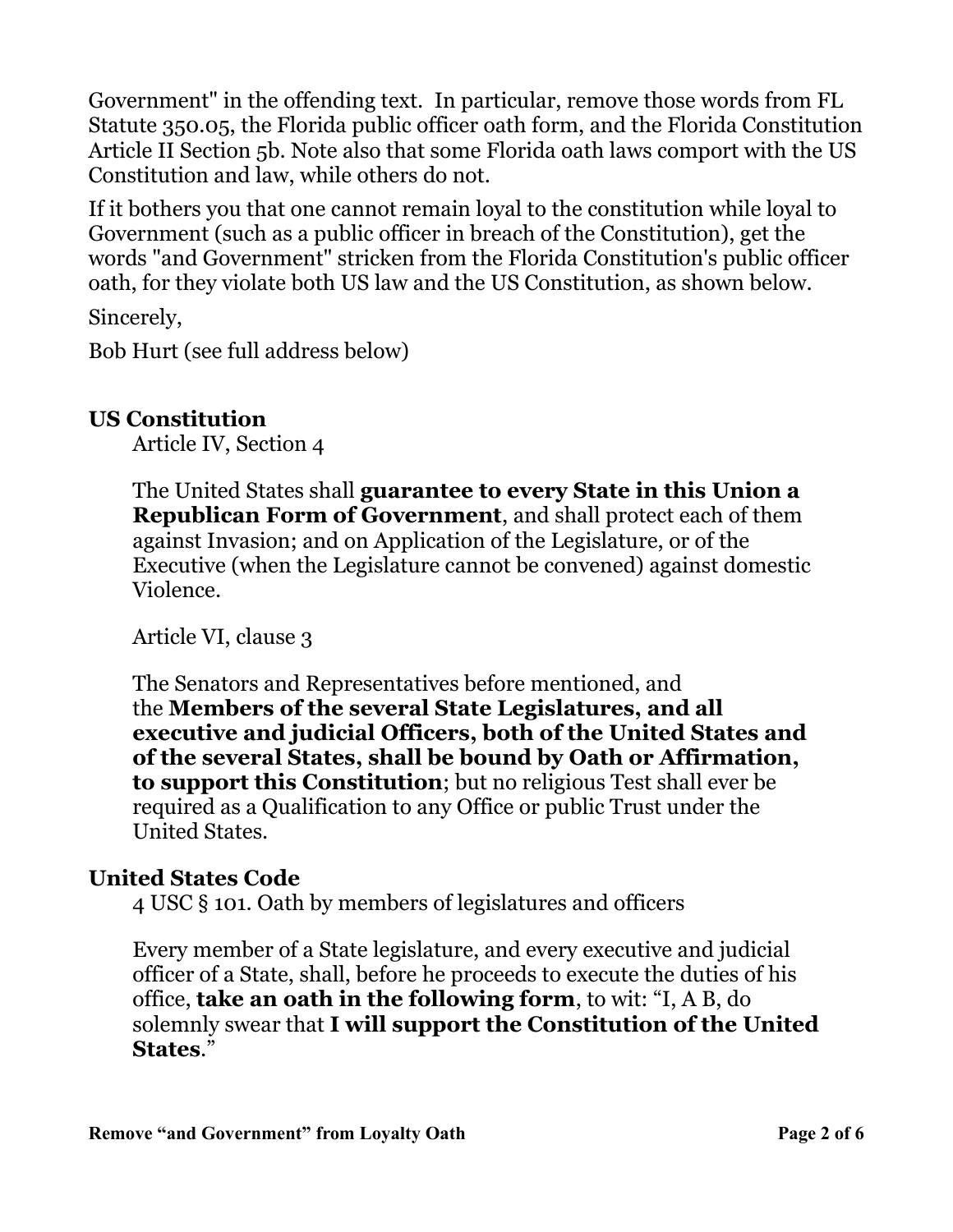# **Florida Constitution Article II. SECTION 5. Public officers.**—

(b) Each state and county officer, before entering upon the duties of the office, shall give bond as required by law, and shall swear or affirm:

"I do solemnly swear (or affirm) that I will **support, protect, and defend the Constitution and Government of the United States and of the State of Florida**; that I am duly qualified to hold office under the Constitution of the state; and that I will well and faithfully perform the duties of (title of office) on which I am now about to enter. So help me God.", and thereafter shall devote personal attention to the duties of the office, and continue in office until a successor qualifies.

#### **Florida Oath Form**

See the Florida Public Officer oath of office form as of Feb 2022:

[https://files.floridados.gov/media/702653/dsde56-oath-acceptance-feb-](https://files.floridados.gov/media/702653/dsde56-oath-acceptance-feb-2020.pdf)[2020.pdf](https://files.floridados.gov/media/702653/dsde56-oath-acceptance-feb-2020.pdf)

Excerpt:

# **OATH OF OFFICE** (Art. II. § 5(b), Fla. Const.) **STATE OF FLORIDA County of** I do solemnly swear (or affirm) that I will support, protect, and defend the Constitution and Government of the United States and of the State of Florida; that I am duly qualified to hold office under the Constitution of the State, and that I will well and faithfully perform the duties of (Title of Office) on which I am now about to enter, so help me God.

# **Florida Loyalty Oath Laws**

# **11.9336 Oath. (Delegates to Constitutional Convention)—**

Each delegate and alternate delegate shall, before exercising any function of the position, execute an oath in the state and in writing that the delegate or alternate delegate will:

#### (1) **Support the Constitution of the United States and the State**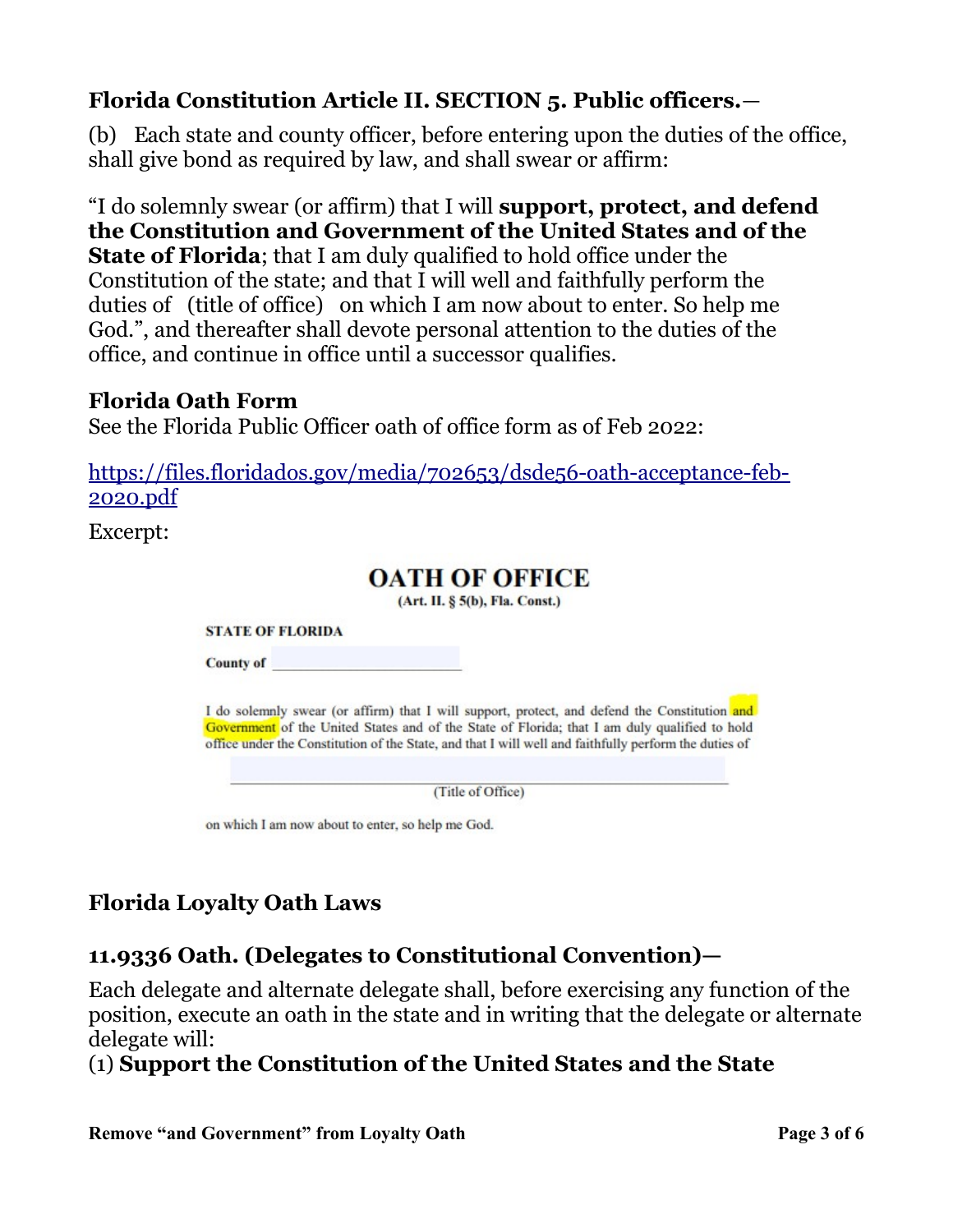### **Constitution**.

(2) Faithfully abide by and execute any instructions to delegates and alternate delegates adopted by the Legislature.

(3) Otherwise faithfully discharge the duties of a delegate or alternate delegate.

# **99.021 Form of candidate oath. (Candidates)—**

(1)(a)1. Each candidate, whether a party candidate, a candidate with no party affiliation, or a write-in candidate, in order to qualify for nomination or election to any office other than a judicial office as defined in chapter 105 or a federal office, shall take and subscribe to an oath or affirmation in writing. A copy of the oath or affirmation shall be made available to the candidate by the officer before whom such candidate seeks to qualify and shall be substantially in the following form:

Before me, an officer authorized to administer oaths, personally appeared (please print name as you wish it to appear on the ballot) , to me well known, who, being sworn, says that he or she is a candidate for the office of ; that he or she is a qualified elector of County, Florida; that he or she is qualified under the Constitution and the laws of Florida to hold the office to which he or she desires to be nominated or elected; that he or she has qualified for no other public office in the state, the term of which office or any part thereof runs concurrent with that of the office he or she seeks; that he or she has resigned from any office from which he or she is required to resign pursuant to s. 99.012, Florida Statutes; and that he or she will **support the Constitution of the United States and the Constitution of the State of Florida**.

#### **105.031 Qualification; filing fee; candidate's oath; items required to be filed. (Non-Partisan Candidates)—**

#### (4) CANDIDATE'S OATH.—

(a) All candidates for the office of school board member shall subscribe to the oath as prescribed in s. 99.021.

(b) All candidates for judicial office shall subscribe to an oath or affirmation in writing to be filed with the appropriate qualifying officer upon qualifying. A printed copy of the oath or affirmation shall be furnished to the candidate by the qualifying officer and shall be in substantially the following form:

Before me, an officer authorized to administer oaths, personally appeared (please print name as you wish it to appear on the ballot) , to me well known, who, being sworn, says he or she: is a candidate for the judicial office of ; that his or her legal residence is County, Florida; that he or she is a qualified elector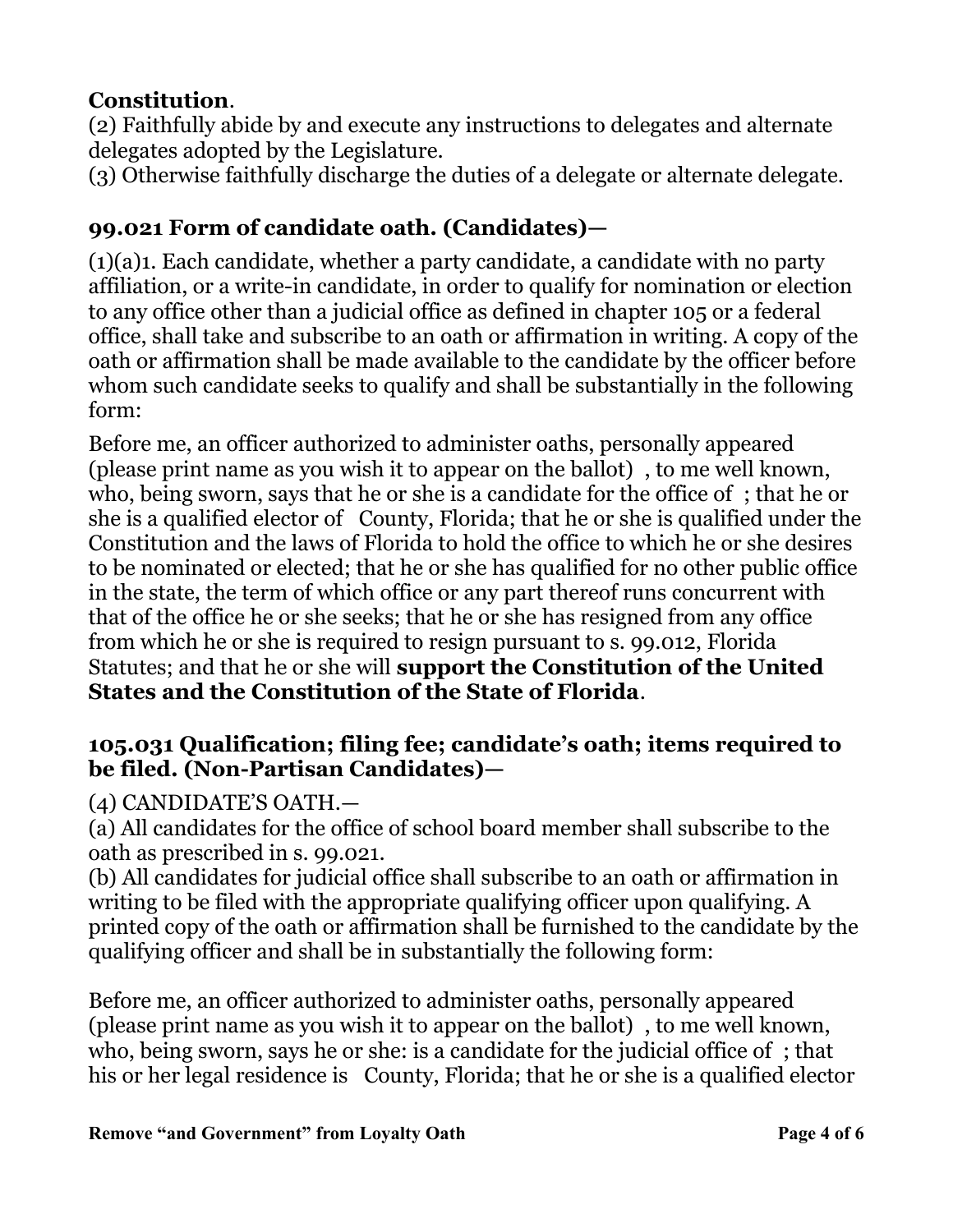of the state and of the territorial jurisdiction of the court to which he or she seeks election; that he or she is qualified under the constitution and laws of Florida to hold the judicial office to which he or she desires to be elected or in which he or she desires to be retained; that he or she has qualified for no other public office in the state, the term of which office or any part thereof runs concurrent to the office he or she seeks; that he or she has resigned from any office which he or she is required to resign pursuant to s. 99.012, Florida Statutes; and that he or she will **support the Constitution of the United States and the Constitution of the State of Florida**.

#### **350.05 Oath of office.— (Public Service Commission)**

Before entering upon the duties of his or her office each commissioner shall subscribe to the following oath: "I do solemnly swear (or affirm) that I will **support, protect and defend the Constitution and Government of the United States and of the State of Florida**; that I am qualified to hold office under the constitution of the state, and that I will well and faithfully perform at all times the duties of Florida Public Service Commissioner, on which I am now about to enter in a professional, independent, objective, and nonpartisan manner; that I do not have any financial, employment, or business interest which is prohibited by chapter 350, Florida Statutes; and that I will abide by the standards of conduct required of me by chapters 112 and 350, Florida Statutes, so help me God." In case any commissioner should in any way become disqualified, he or she shall at once remove such disqualification or resign, and upon his or her failure to do so, he or she shall be suspended from office by the Governor and dealt with as provided by law.

# **876.05 Public employees; oath.—**

(1) All persons who now or hereafter are employed by or who now or hereafter are on the payroll of the state, or any of its departments and agencies, subdivisions, counties, cities, school boards and districts of the free public school system of the state or counties, or institutions of higher learning, except candidates for federal office, are required to take an oath before any person duly authorized to take acknowledgments of instruments for public record in the state in the following form:

I, , a citizen of the State of Florida and of the United States of America, and being employed by or an officer of and a recipient of public funds as such employee or officer, do hereby solemnly swear or affirm that I will **support the Constitution of the United States and of the State of Florida**.